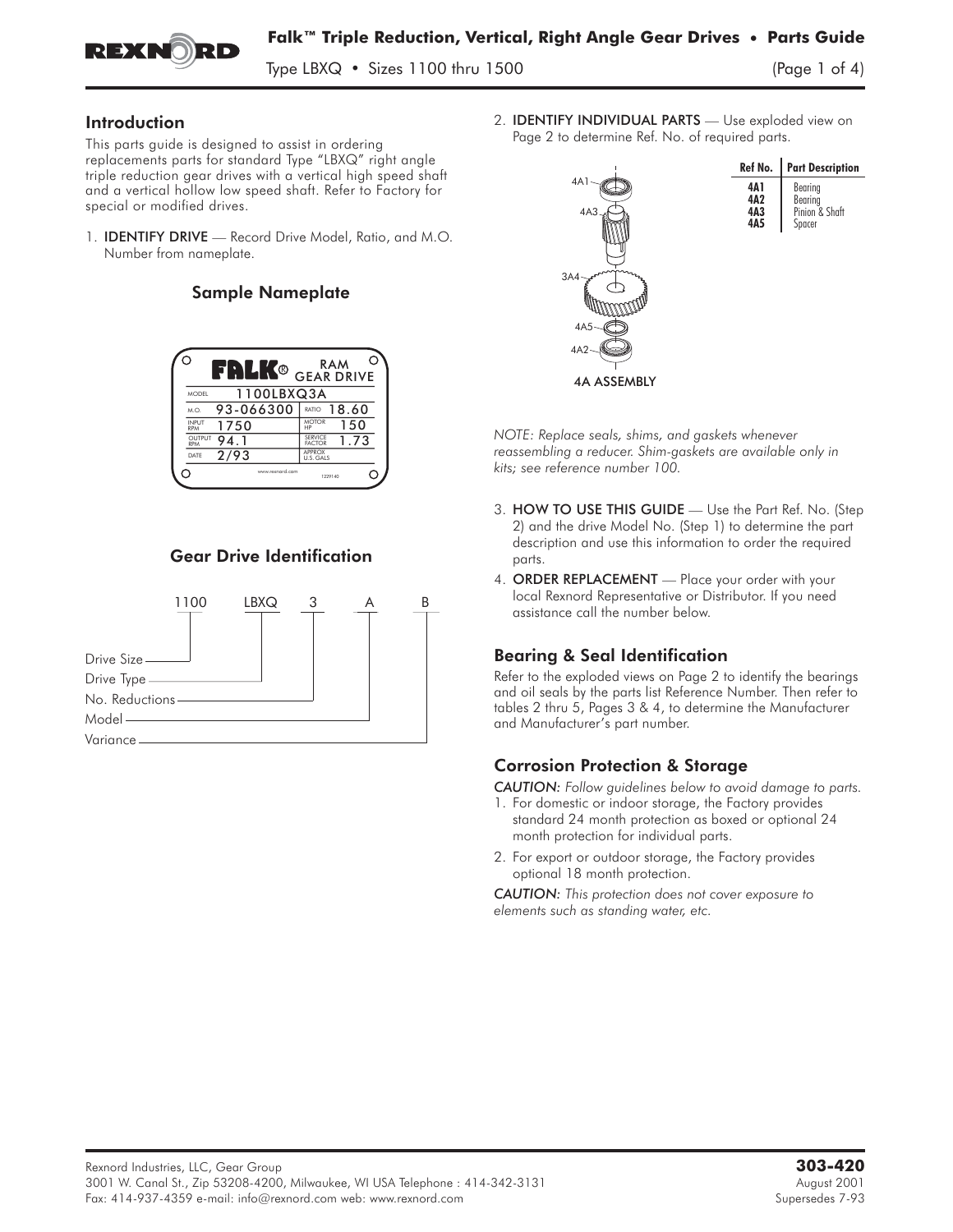

**Parts Guide • Falk™ Triple Reduction, Vertical, Right Angle Gear Drives**

**REXNORD**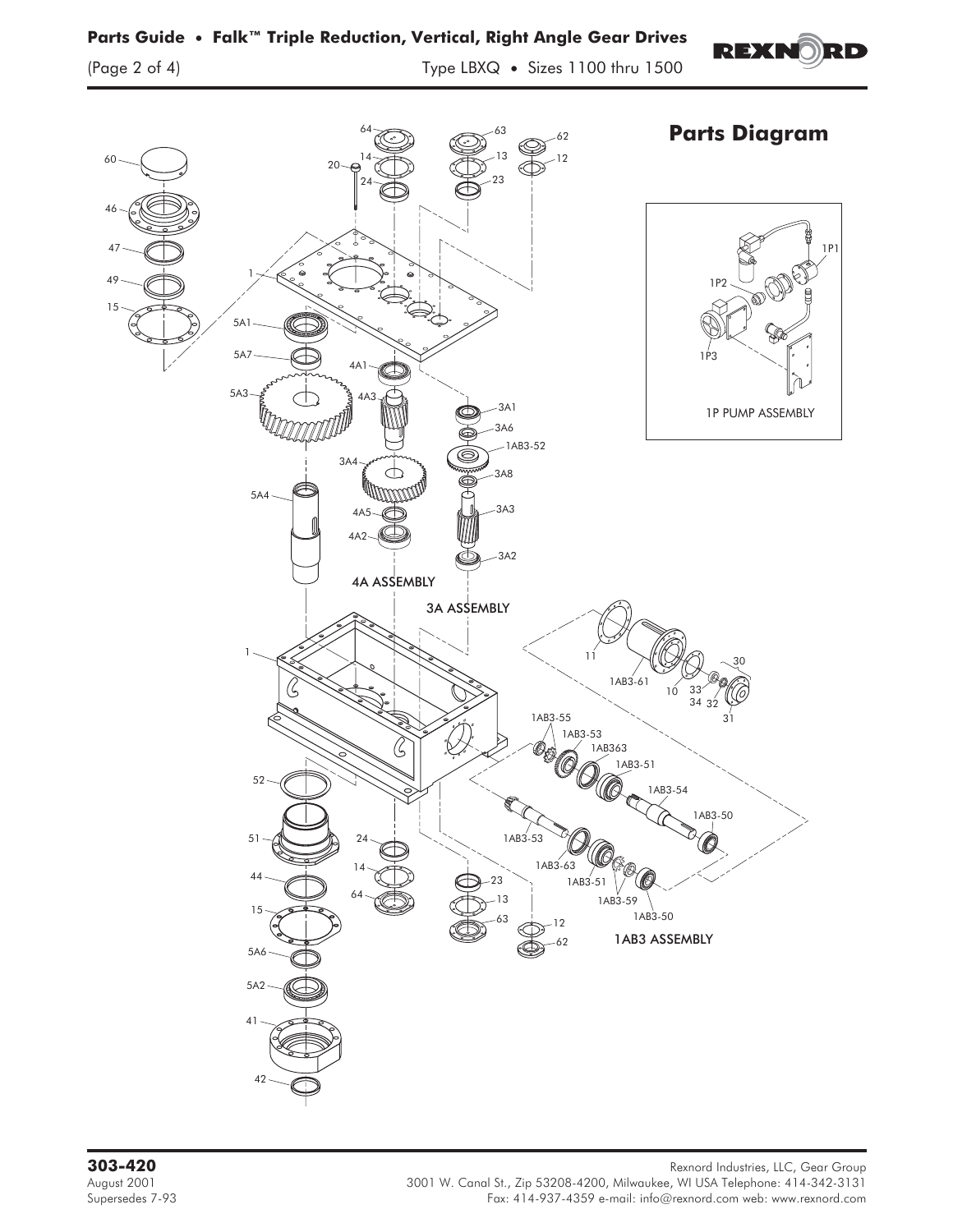

Type LBXQ • Sizes 1100 thru 1500 (Page 3 of 4)

#### TABLE 1 — Parts List

| Ref No             | <b>Part Description</b>                                            |  |  |  |  |  |  |
|--------------------|--------------------------------------------------------------------|--|--|--|--|--|--|
| 1                  | Housing - Cover & Base                                             |  |  |  |  |  |  |
| 10                 | Shim-Gasket                                                        |  |  |  |  |  |  |
| 11<br>12           | Shim-Gasket<br>Shim-Gasket                                         |  |  |  |  |  |  |
| 13                 | Shim-Gasket                                                        |  |  |  |  |  |  |
| 14                 | Shim-Gasket                                                        |  |  |  |  |  |  |
| 15                 | Shim-Gasket                                                        |  |  |  |  |  |  |
| 20<br>23           | Dipstick<br>Spacer                                                 |  |  |  |  |  |  |
| 24                 | Spacer                                                             |  |  |  |  |  |  |
| 30                 | Seal Cage Assembly (Includes Ref Nos 31 thru 33)                   |  |  |  |  |  |  |
| 31                 | Seal Cage                                                          |  |  |  |  |  |  |
| 32<br>33           | Seal<br>Bush Seal (Size 1100 thru 1500)                            |  |  |  |  |  |  |
| 34                 | Seal (Size 1500 Only)                                              |  |  |  |  |  |  |
| 41                 | Bearing/Seal Cage                                                  |  |  |  |  |  |  |
| 42                 | Seal                                                               |  |  |  |  |  |  |
| 44<br>46           | Seal<br>Seal Cage                                                  |  |  |  |  |  |  |
| 47                 | Seal                                                               |  |  |  |  |  |  |
| 49                 | Seal                                                               |  |  |  |  |  |  |
| 51<br>52           | Oil Dam<br>Seal                                                    |  |  |  |  |  |  |
| 60                 | Shaft Cover                                                        |  |  |  |  |  |  |
| 62                 | Shaft Cover (Size 1100 thru 1400)                                  |  |  |  |  |  |  |
| 63<br>64           | Shaft Cover<br>Shaft Cover                                         |  |  |  |  |  |  |
| 100                | Shim-Gasket Kit (Includes Ref Nos 10, 11, 12, 13, 14 & 15)         |  |  |  |  |  |  |
|                    | H.S. SHAFT ASSEMBLY - WITH INTEGRAL PINION                         |  |  |  |  |  |  |
| 1AB3               | Shaft Assembly (Includes Ref Nos 1AB3-50 thru 1AB3-63 & Ref No 30) |  |  |  |  |  |  |
| 1AB3-50            | Bearing                                                            |  |  |  |  |  |  |
| 1AB3-51<br>1AB3-52 | Bearina<br>Bevel Gear (Matched set with 1AB3-53)                   |  |  |  |  |  |  |
| 1AB3-53            | Bevel Pinion & Shaft (Matched set with 1AB3-52)                    |  |  |  |  |  |  |
| 1AB3-59            | Locknut & Washer                                                   |  |  |  |  |  |  |
| 1AB3-61<br>1AB3-63 | Bearing Cage<br>Threaded Ring                                      |  |  |  |  |  |  |
|                    | H.S. SHAFT ASSEMBLY — WITH BORED PINION                            |  |  |  |  |  |  |
| 1AB3               | Shaft Assembly (Includes Ref Nos 1AB3-50 thru 1AB3-63 & Ref No 30) |  |  |  |  |  |  |
| 1AB3-50            | Bearing                                                            |  |  |  |  |  |  |
| 1AB3-51<br>1AB3-52 | Bearing<br>Bevel Gear (Matched set with 1AB3-53)                   |  |  |  |  |  |  |
| 1AB3-53            | Bevel Pinion (Matched set with 1AB3-52)                            |  |  |  |  |  |  |
| 1AB3-54            | Shaft                                                              |  |  |  |  |  |  |
| 1AB3-55<br>1AB3-61 | Locknut & Washer<br>Bearing Cage                                   |  |  |  |  |  |  |
| 1AB3-63            | Threaded Ring                                                      |  |  |  |  |  |  |
|                    | EXTERNAL LUBRICATION PUMP                                          |  |  |  |  |  |  |
| 1P                 | Pump Assembly                                                      |  |  |  |  |  |  |
| 1P1<br>1P2         | Pump<br>Couplina                                                   |  |  |  |  |  |  |
| 1P3                | Motor                                                              |  |  |  |  |  |  |
|                    | INTERMEDIATE SHAFT ASSEMBLY                                        |  |  |  |  |  |  |
| ЗΑ                 | Shaft Assembly (Includes Ref Nos 3A1 thru 3A8 & 1AB3-52)           |  |  |  |  |  |  |
| 3A 1<br>3A2        | Bearing<br>Bearing                                                 |  |  |  |  |  |  |
| 3A3                | Pinion & Shaft                                                     |  |  |  |  |  |  |
| 3A4.               | Gear (Included with Ref No 4A)                                     |  |  |  |  |  |  |
| 3A6<br>3A8         | Spacer<br>Spacer (Sizes 1100, 1400 & 1500)                         |  |  |  |  |  |  |
|                    | <b>L.S. PINION ASSEMBLY</b>                                        |  |  |  |  |  |  |
| 4Α                 | Shaft Assembly (Includes Ref Nos 4A1 thru 4A5 & 3A4)               |  |  |  |  |  |  |
| 4A 1               | Bearing                                                            |  |  |  |  |  |  |
| 4A2<br>4A3         | Bearina<br>Pinion & Shaft                                          |  |  |  |  |  |  |
| 4A5                | Spacer                                                             |  |  |  |  |  |  |
|                    | <b>L.S. SHAFT ASSEMBLY</b>                                         |  |  |  |  |  |  |
| 5А                 | Shaft Assembly (Includes Ref Nos 5A1 thru 5A7)                     |  |  |  |  |  |  |
| 5A 1<br>5A2        | Bearina                                                            |  |  |  |  |  |  |
| 5A3                | Bearing<br>Gear                                                    |  |  |  |  |  |  |
| 5A4                | Hollow Shaft                                                       |  |  |  |  |  |  |
| 5A6                | Spacer (Size 1100 only)                                            |  |  |  |  |  |  |
| 5A7                | Spacer                                                             |  |  |  |  |  |  |

#### TABLE 2 — Bearings/Falk Part Numbers

| <b>DRIVE</b><br><b>SIZE</b>          | 1AB3-50                                        | 1AB3-51                                         | 3A 1                                           | 3A2                   | 4A1/4A2                                        | 5A1/5A2                                           |
|--------------------------------------|------------------------------------------------|-------------------------------------------------|------------------------------------------------|-----------------------|------------------------------------------------|---------------------------------------------------|
| 1100<br>1200<br>1300<br>1400<br>1500 | 920615<br>919242<br>919747<br>920698<br>919065 | 921820<br>921815<br>921817<br>2920380<br>921819 | 921809<br>921895<br>921678<br>921443<br>921541 | 921809<br>921895<br>* | 921899<br>921552<br>921443<br>921541<br>921470 | 921331<br>921759<br>2912892<br>2912802<br>2913166 |

- Ratios 14.41 thru 21.48 = 921678; Ratios 22.83 thru 71.22 = 921899. † Ratios 13.82 thru 20.99 & 34.54 = 921443; Ratios 22.74 thru 32.24 &

38.06 thru 71.04 = 921551. ‡ Ratios 14.16 thru 22.55 = 921541; Ratios 23.11 thru 70.29 = 921459.

#### TABLE 3 — Bearing Manufacturer's Part Numbers *-*

| <b>Falk Part No.</b>                                      | Manufacturer's No.                                                                                                                                                                                                                                                                                                                                                                                                                                                                          |  |  |  |  |  |
|-----------------------------------------------------------|---------------------------------------------------------------------------------------------------------------------------------------------------------------------------------------------------------------------------------------------------------------------------------------------------------------------------------------------------------------------------------------------------------------------------------------------------------------------------------------------|--|--|--|--|--|
| <b>SPHERICAL ROLLER BEARINGS</b>                          |                                                                                                                                                                                                                                                                                                                                                                                                                                                                                             |  |  |  |  |  |
| 919065<br>919242<br>920698                                | 22218-W33/C3<br>22313-W33/C3<br>22314-W33/C3                                                                                                                                                                                                                                                                                                                                                                                                                                                |  |  |  |  |  |
| <b>TAPERED ROLLER BEARINGS ■</b>                          |                                                                                                                                                                                                                                                                                                                                                                                                                                                                                             |  |  |  |  |  |
| 921331<br>921443<br>921459<br>921470                      | HM237545/HM237510<br>HH221449/HH221410<br>HH224335/HH224310<br>HH228349/HH228310                                                                                                                                                                                                                                                                                                                                                                                                            |  |  |  |  |  |
| 921541<br>921551<br>921552<br>921678                      | HH224346/HH224310<br>HH221430/HH221410<br>HH421246/HH421210<br>850/832                                                                                                                                                                                                                                                                                                                                                                                                                      |  |  |  |  |  |
| 921759<br>921809<br>921895<br>921899                      | JHM840449/JHM840410<br>5583/5535<br>H715346/H715311<br>843/832                                                                                                                                                                                                                                                                                                                                                                                                                              |  |  |  |  |  |
| 2912802<br>2912892<br>2913166                             | EE275100/275155<br>EE130902/131400<br>EE722115/722185                                                                                                                                                                                                                                                                                                                                                                                                                                       |  |  |  |  |  |
| CYLINDRICAL ROLLER BEARINGS (ND-HYATT) =                  |                                                                                                                                                                                                                                                                                                                                                                                                                                                                                             |  |  |  |  |  |
| 920615                                                    | U-5309TS                                                                                                                                                                                                                                                                                                                                                                                                                                                                                    |  |  |  |  |  |
|                                                           | DOUBLE ROW (TDO) TAPERED ROLLER BEARINGS (TIMKEN) +                                                                                                                                                                                                                                                                                                                                                                                                                                         |  |  |  |  |  |
| 921815<br>921817<br>921819<br>921820<br>2920380           | 9285-90022<br>9380-90015<br>H924045-90027<br>72225C-907A1<br>HM921343/HM921310D                                                                                                                                                                                                                                                                                                                                                                                                             |  |  |  |  |  |
| • Rexnord suppliers of bearings are:<br>bearing end play. | Tapered Roller Bearings - Timken, Bower and Tyson<br>Spherical Roller Bearings - Torrington, SKF, FAG & PTC (Link Belt)<br>Other Rexnord suppliers of bearings that are considered equal to those listed<br>are: Tapered Roller Bearings - Bower and Tyson<br>Cylindrical Roller Bearings - Bower, SKF, Rollway, FAG & FMC (Link Belt)<br>♦ Double row (TDO) tapered roller bearings must be purchased per the<br>manufacturer's assembly part number or Falk part number to obtain correct |  |  |  |  |  |